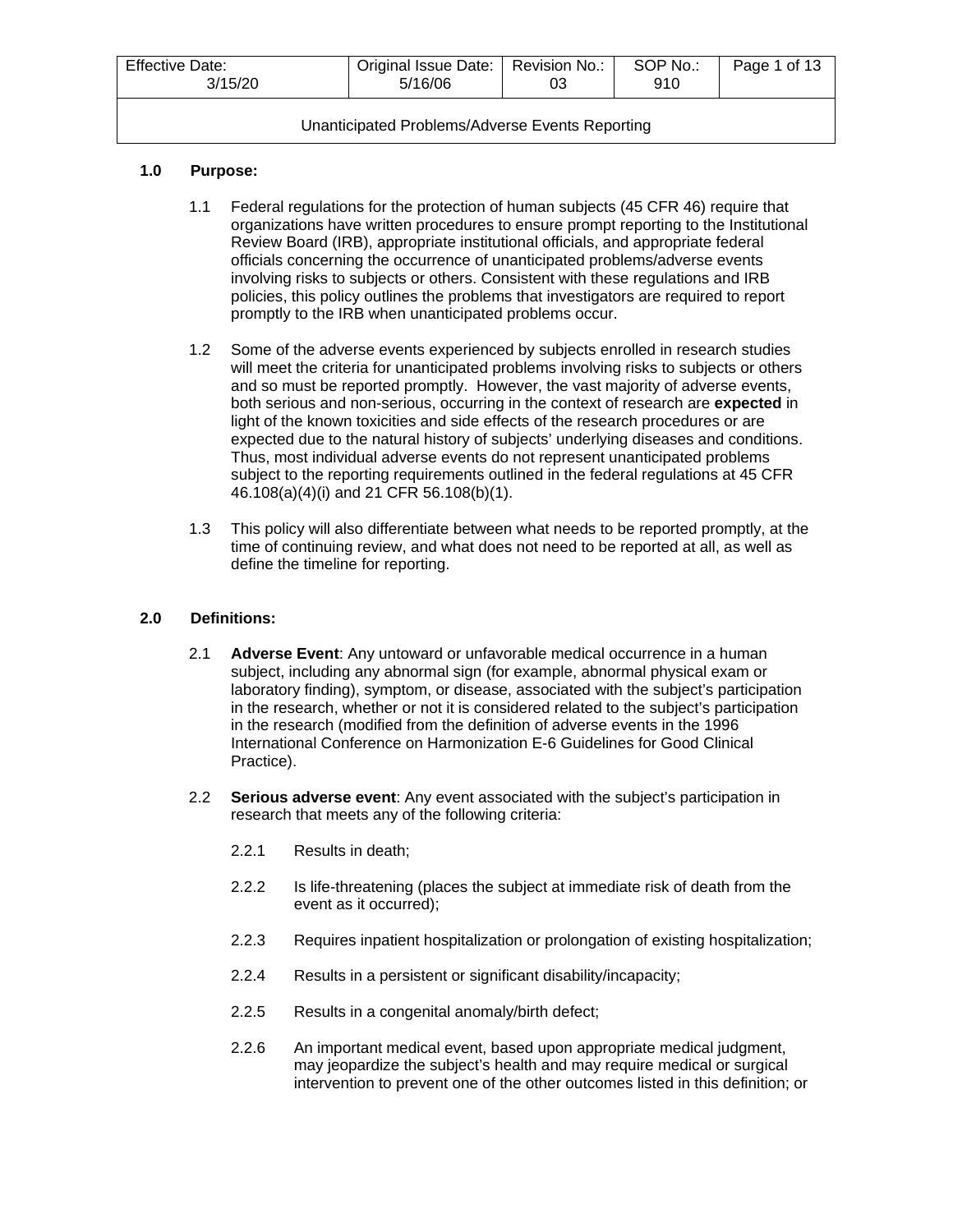| <b>Effective Date:</b><br>3/15/20 | Original Issue Date:<br>5/16/06 | SOP No.:<br>Revision No.:<br>03<br>910 | Page 2 of 13 |
|-----------------------------------|---------------------------------|----------------------------------------|--------------|
|-----------------------------------|---------------------------------|----------------------------------------|--------------|

- 2.2.7 Results in a severely debilitating situation for the subject, such as psychological distress, financial hardship or damaging impact on social standing or employability.
- 2.3 **Non-serious Adverse Event:** Any undesirable symptom or occurrence a subject experiences during participation in a clinical trial which does not meet the "Serious" criteria above.
- 2.4 **Unexpected Adverse Event**: Any adverse event, occurring in one or more subjects in a research protocol, the nature, severity or frequency of which is not consistent with either:
	- 2.4.1 The known or foreseeable risk of adverse events associated with the procedures involved in the research that are described in (a) the protocolrelated documents, such as the IRB-approved research protocol and the current IRB-approved informed consent form (ICF) and (b) other relevant sources of information, such as any applicable investigator brochure, product labeling and package inserts; or
	- 2.4.2 The expected natural progression of any underlying disease, disorder or condition of the subject(s) experiencing the adverse event and the subject's predisposing risk factor profile for the adverse event.\*
- 2.5 **Anticipated problem/adverse event**: any foreseen or expected incident/experience that is described in the protocol-related documents, such as the IRB-approved research protocol and ICF.
- 2.6 **Possibly related to the research:** There is a reasonable possibility that the adverse event, incident, experience or outcome may have been caused by the procedures involved in the research.
- 2.7 **External Adverse Event:** Adverse events experienced by subjects enrolled by investigator(s) at other institutions engaged in the research study. Examples: Medwatch or safety reports.
- 2.8 **Internal Adverse Event:** Adverse events experienced by subjects enrolled by the investigator(s) at that institution. In the context of a single-center clinical trial, all adverse events would be considered internal events.
- 2.9 **Unanticipated Problem:** any unforeseen or unexpected incident or experience (including an unexpected adverse event) that is not described in the protocol-related documents, such as the approved research protocol and ICF.
- 2.10 **Unanticipated Problems involving Risks to subjects or others**: any incident, experience, or outcome that meets **ALL** of the following criteria:
	- 2.10.1 **Unexpected** (in terms of nature, severity, or frequency) given (a) the research procedures that are described in the protocol-related documents, such as the IRB-approved research protocol and ICF; and (b) the characteristics of the subject population being studied;
	- 2.10.2 **Related or possibly related** to the procedures involved in the research; and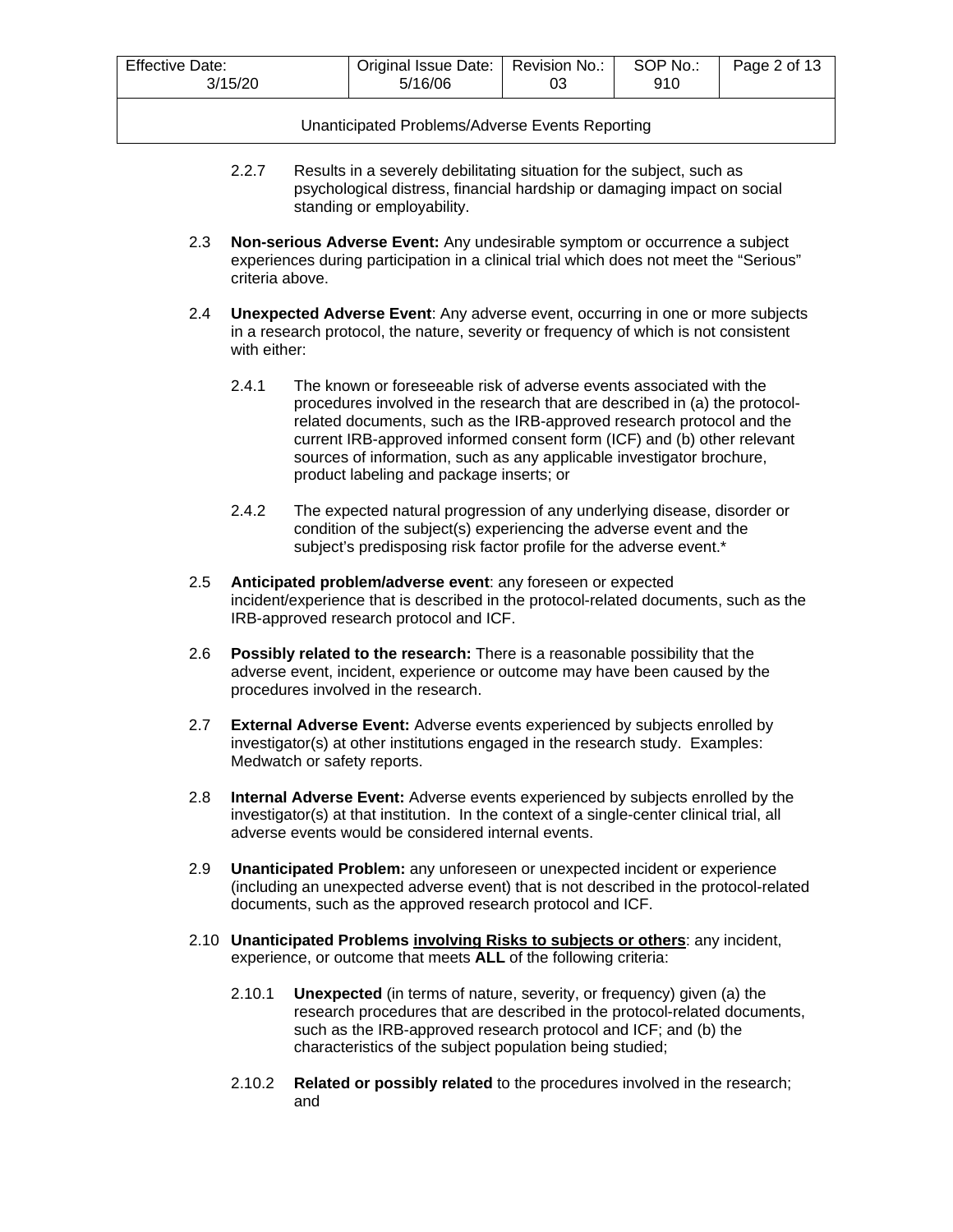| <b>Effective Date:</b> | Original Issue Date: | Revision No.: | SOP No.: | Page 3 of 13 |
|------------------------|----------------------|---------------|----------|--------------|
| 3/15/20                | 5/16/06              | О3            | 910      |              |

2.10.3 **Suggests that the research places subjects or others at a greater risk of harm** (including physical, psychological, economic, or social harm) related to the research than was previously known or recognized.

### 2.11 **Prompt Reporting:** Within 7 calendar days

### **3.0 Procedure:**

- 3.1 **What** Needs to be Reported to the IRB**:**
	- 3.1.1 An event that is:
		- 3.1.1.1 Unexpected; **AND**
		- 3.1.1.2 Related or possibly related to the research as determined by the investigator; **AND**
		- 3.1.1.3 Involves increased or greater risk of harm to subjects or others than was previously known or approved by the IRB.
	- 3.1.2 Internal adverse events that are unexpected, involve new or increased risks, and are related to the research.
	- 3.1.3 External adverse events that are unanticipated problems involving risks to subjects or others.
	- 3.1.4 Information that indicates a change to the risks or potential benefits of the research. For example:
		- 3.1.4.1 An interim analysis or safety monitoring report, such as a Data Safety Monitoring Board (DSMB) report that indicates that the frequency or magnitude of harms or benefits may be different than initially presented to the IRB.
		- 3.1.4.2 A paper is published from another study that shows that the risks or potential benefits of the research may be different than initially presented to the IRB.
	- 3.1.5 Breach of confidentiality.
	- 3.1.6 An event (other than noted in 3.1.1 above) that requires prompt reporting according to the protocol or the sponsor.
	- 3.1.7 Suspensions for any reasons other than planned suspensions for interim analyses, including sponsor-imposed suspension for risk.
	- 3.1.8 Accidental or unintentional deviations to the IRB-approved protocol that involved risks or have the potential to recur;
	- 3.1.9 Emergency protocol deviations, or other changes made to the research, taken without prior IRB review to eliminate apparent immediate hazard to research subjects;
	- 3.1.10 New information that might affect adversely the safety of the subjects or the conduct of the clinical trial.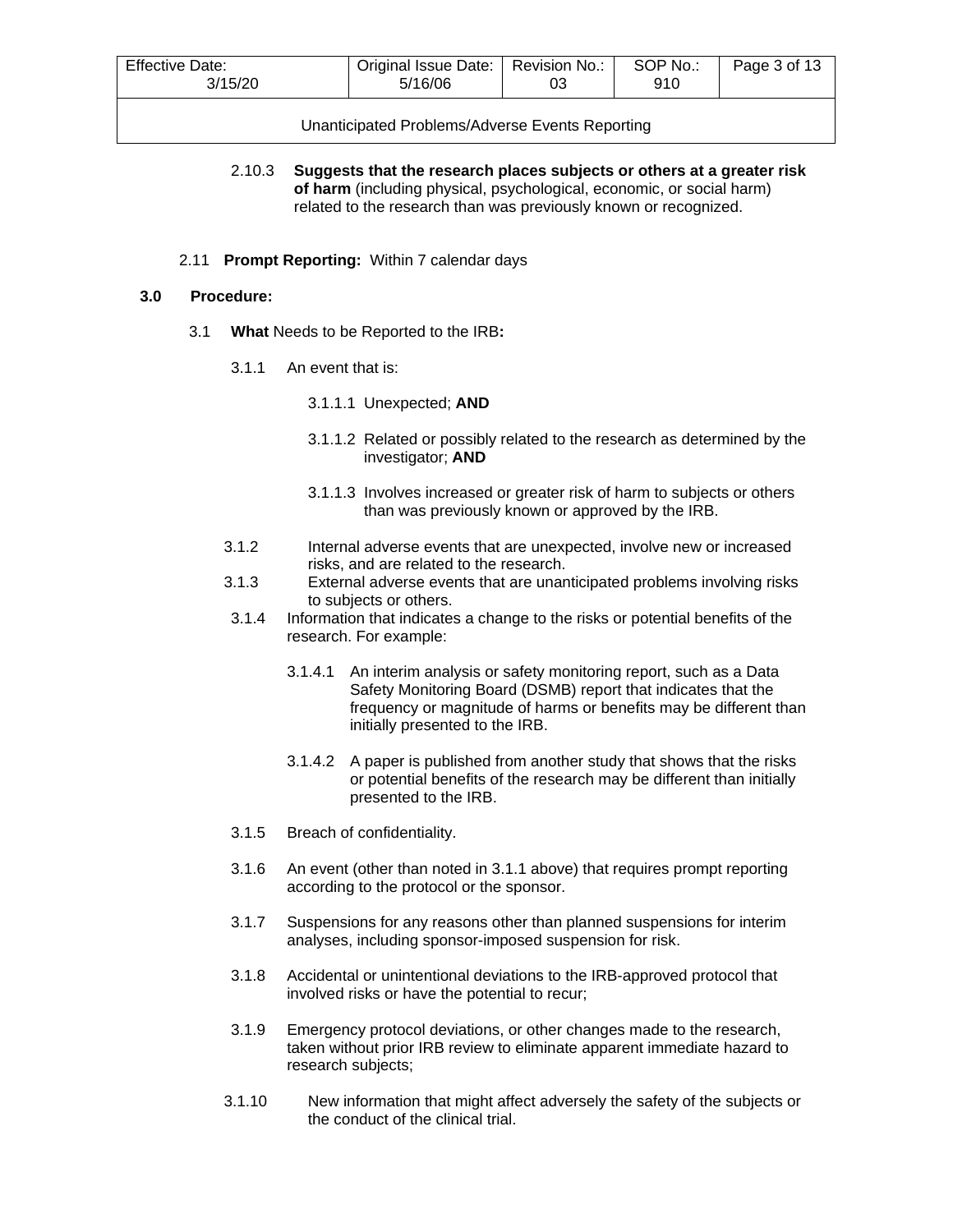| Effective Date:<br>3/15/20 | Original Issue Date:   Revision No.:<br>5/16/06 | 03 | SOP No.:<br>910 | Page 4 of 13 |
|----------------------------|-------------------------------------------------|----|-----------------|--------------|
|                            | Unanticipated Problems/Adverse Events Reporting |    |                 |              |
|                            |                                                 |    |                 |              |

- 3.1.11 Any changes significantly affecting the conduct of the clinical trial or increasing the risk to subjects.
- 3.1.12 Other unanticipated information that is related to the research and when subjects or others might be at increased risk of harm; and
- 3.1.13 Complaints of subjects that indicate unanticipated risk or which cannot be resolved by the investigator and their staff.
- 3.2 **When** should any type of event be reported to the IRB (Please see table at the end of this section for a complete timetable for reporting events):

Note: See Appendix D of the OHRP Guidance on Reviewing and Reporting Unanticipated Problems Involving Risks to Subjects or Others and Adverse Events for examples of Adverse Events that Represent Unanticipated Problems that Need to be Reported under the HHS regulations at 45 CFR 46.

- 3.2.1 Prompt Reporting for Internal Events:
	- 3.2.1.1 All internal problems or adverse events that are **serious** or **life threatening**, AND **unexpected** AND **related** to the study procedures must be reported to the IRB within 7 calendar days of the investigator's receipt of the information by completing the on-line *Unanticipated Problem/Event Reporting Form*
	- 3.2.1.2 If a problem or adverse event does not fall under the prompt reporting requirements, but in the PI's judgment, prompt reporting of the event(s) is in the best interest of the subject(s) because it may affect the safety and/or welfare of subjects and/or change the risk level of the study, the PI may submit the *Unanticipated Problem/Event Reporting Form*.

Please Note: If the events fit the criteria in 3.2.1.1 and changes to the protocol-related documents are required, then the report must be submitted to the IRB as noted above with the investigator's evaluation summary and the request for modification(s) to the original protocol documents.

- 3.2.2 Prompt Reporting for External Events:
	- 3.2.2.1 Any event that requires prompt reporting according to the protocol or the sponsor
- 3.2.3 Continuing Review Reporting for Internal Events:
	- 3.2.3.1 All internal adverse events that have occurred within the last approval period should be assessed, tracked, and submitted as a summary at the time of continuing review, EXCEPT those that are **not serious** (Unexpected, Related, but not serious adverse events should be submitted at the time of continuation, however).
	- 3.2.3.2 Internal adverse events that are **unexpected, unrelated**, and non-serious do not need to be reported to the IRB. The *Event*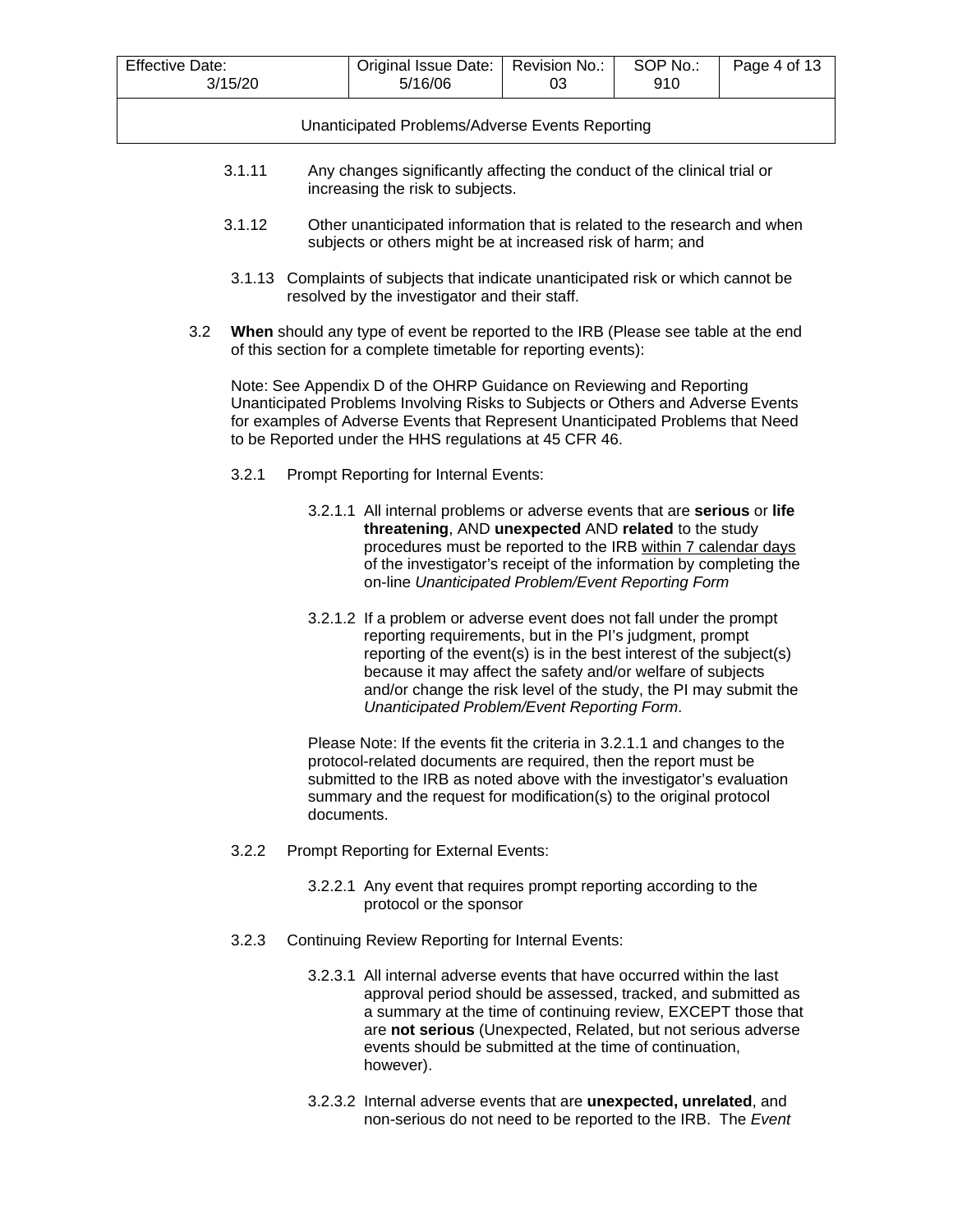| <b>Effective Date:</b> | Original Issue Date: | Revision No.: | SOP No.:     | Page 5 of 13 |
|------------------------|----------------------|---------------|--------------|--------------|
| 3/15/20                | 5/16/06              | 03            | 91 N<br>ອ ເບ |              |

*Accumulative Tracking Log* (available on-line) or similar document may be used to track these events.

3.2.3.2.1 Be aware that some events may also be reportable to Patient Safety/Risk Management through the "Quantros Event Reporter", available on all hospital desktops or the intranet. Refer to Hartford Hospital's policy for "Reportable Events." (For example, a study participant falls on hospital property while taking part in a research study.)

Please Note: If the events do not fit the criteria in 3.2.1.1 and modifications to protocol related documents are not necessary, these reports may be submitted at the time of continuing review with a summary prepared by the PI

- 3.2.4 Continuing Review Reporting for External Events
	- 3.2.4.1 External problems (adverse events) reported by a sponsor involving multi-center trials (i.e., Medwatch Reports) should be evaluated by the PI to determine the significance of the adverse events reported. Events that are **external, serious**, AND **expected** do not need to be reported until the time of continuing review. Events that are **external, serious**, **unexpected,** AND **related** do not need to be reported until the time of continuing review.
- 3.2.5 Reporting Requirements for Deaths:

.

- 3.2.5.1 Any internal event that involves **unexpected** or **expected death** that occurs with a subject on a study that is **related** to the study procedures must be reported **within 7 calendar** days of the investigators receipt of the information using the *Unanticipated Problem/Event Reporting Form*.
- 3.2.5.2 Deaths that are **expected** and **unrelated** to the research (i.e., due to underlying disease progression) must be included in the summary of problems/adverse events submitted to the IRB at the time of continuing review.

Please Note: All problems noted above must be reported to the IRB regardless of whether they occur during the study or after subject withdrawal or completion.

- 3.2.6 Problems and Events that **DO NOT** require reporting:
	- 3.2.6.1 External adverse events that are **unexpected** and **unrelated** OR those that are **expected** do not need to be reported to the IRB. These reports are reviewed and dated by the PI and filed with the research regulatory documents. This record is to be made available to the IRB upon request *Event Accumulative Tracking Log* (located in the on-line submissions system), listing the event codes for external adverse events that do not meet the IRB's reporting requirements, may be submitted to the IRB if required by the sponsor.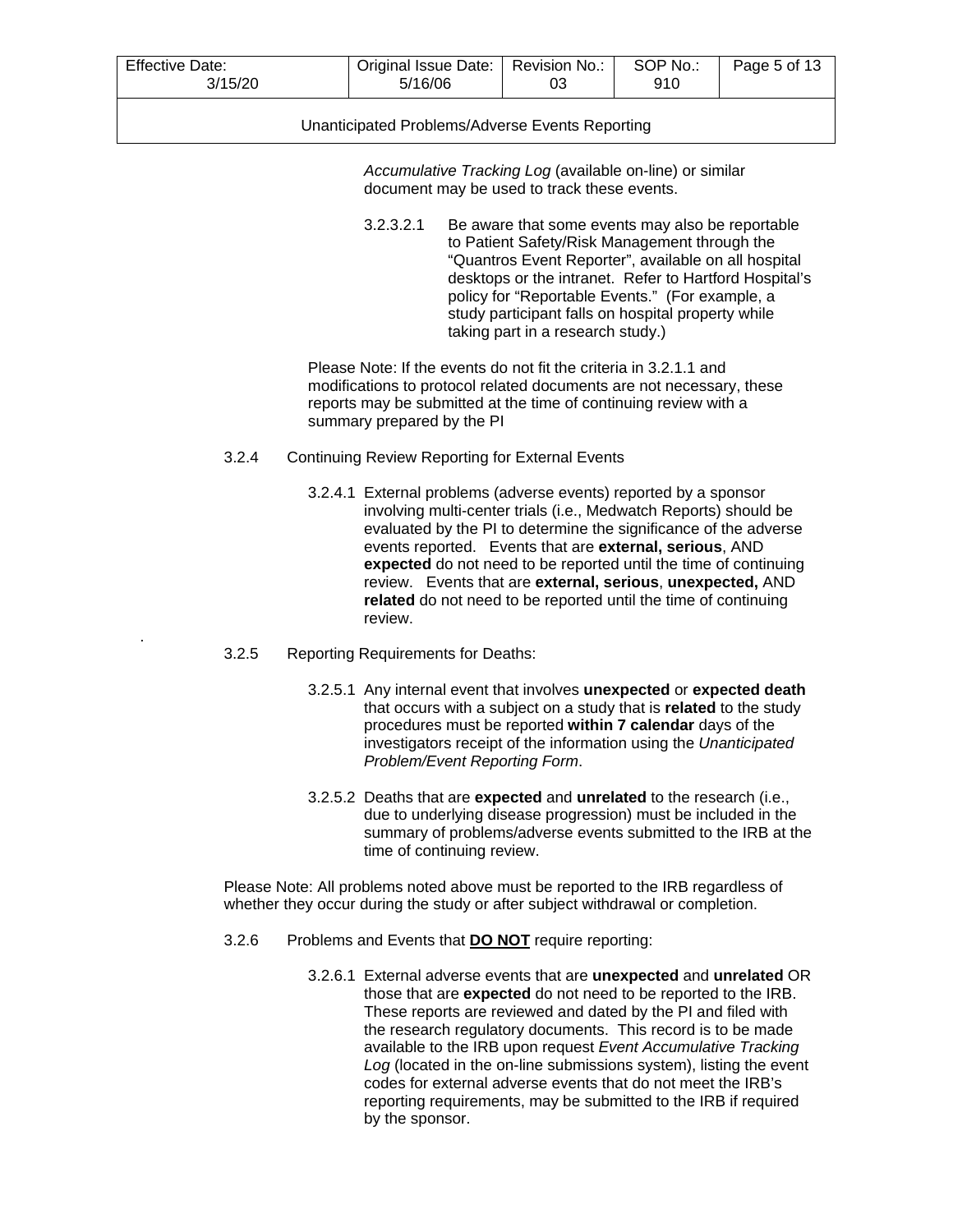| Effective Date:<br>3/15/20                      | Original Issue Date:   Revision No.:<br>5/16/06 | 03 | SOP No.:<br>910 | Page 6 of 13 |
|-------------------------------------------------|-------------------------------------------------|----|-----------------|--------------|
| Unanticipated Problems/Adverse Events Reporting |                                                 |    |                 |              |

# **Reporting Time Frames for all Adverse Events:**

| Internal | Expected   | Related   | Serious     | <b>Continuing Review</b> |
|----------|------------|-----------|-------------|--------------------------|
|          |            |           | Not serious | None                     |
|          |            | Unrelated | Serious     | <b>Continuing Review</b> |
|          |            |           | Not serious | None                     |
|          | Unexpected | Related   | Serious     | Prompt                   |
|          |            |           | Not serious | <b>Continuing Review</b> |
|          |            | Unrelated | Serious     | <b>Continuing Review</b> |
|          |            |           | Not serious | None                     |
| External | Expected   | Related   | Serious     | <b>Continuing Review</b> |
|          |            |           | Not serious | None                     |
|          |            | Unrelated | Serious     | <b>Continuing Review</b> |
|          |            |           | Not serious | None                     |
|          | Unexpected | Related   | Serious     | <b>Continuing Review</b> |
|          |            |           | Not serious | None                     |
|          |            | Unrelated | Serious     | None                     |
|          |            |           | Not serious | None                     |

Note: For examples of adverse events that do not represent unanticipated problems and do not need to be reported under the HHS regulations at 45 CFR 46, refer to Appendix C of the OHRP Guidance on Reviewing and Reporting Unanticipated Problems Involving Risks to Subjects or Others and Adverse Events.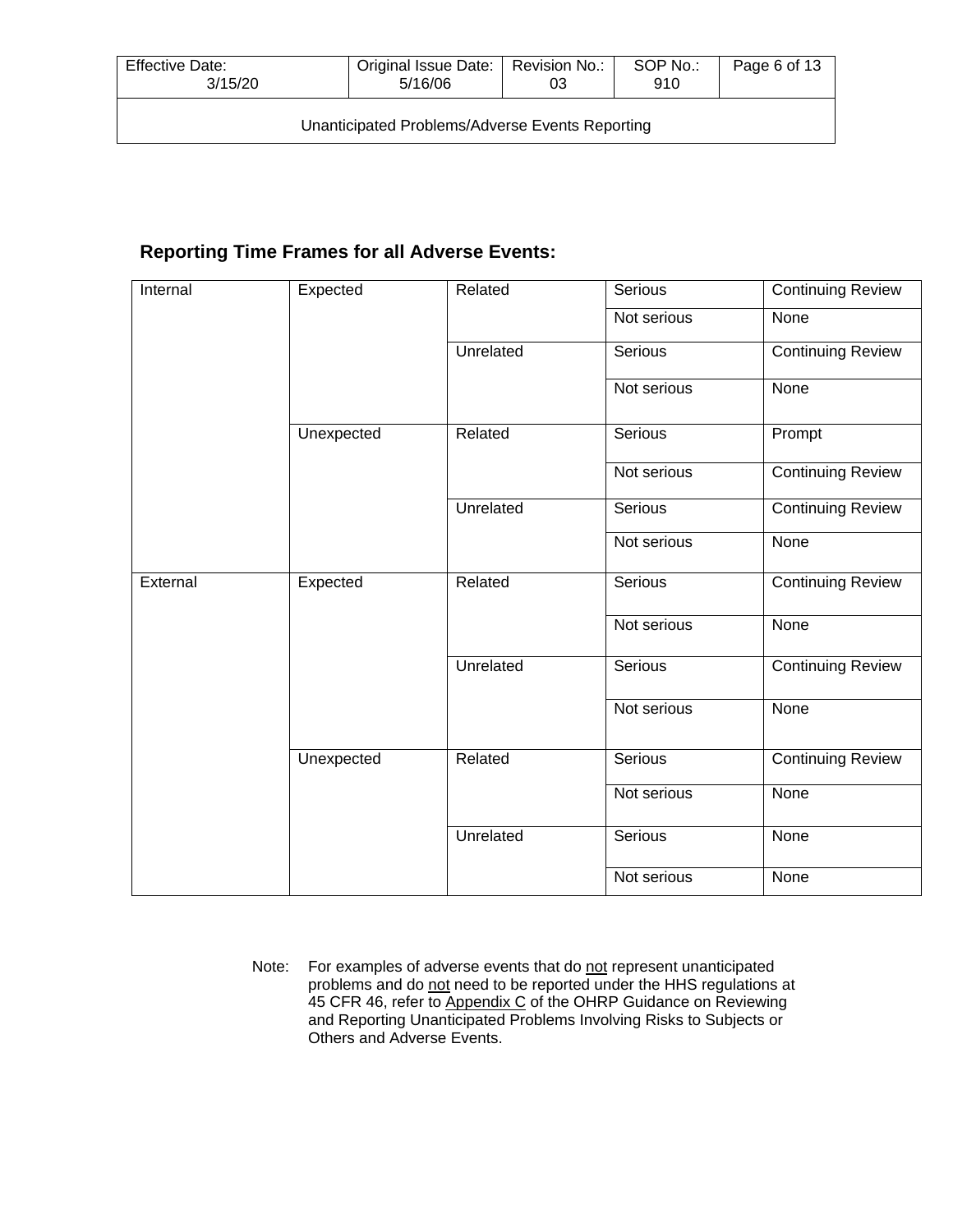

**Algorithm for Determining Whether an Adverse Event is an Unanticipated Problem**



- 3.3 **What** must be included in the reporting of Unanticipated Problems and Adverse Events:
	- 3.3.1 The title of the research, name of the principal investigator, IRB project/account number, name of the sponsor and a description of the event;
	- 3.3.2 Any associated materials.
		- 3.3.2.1 For internal adverse events, the associated materials should include the following applicable materials: (1) reports sent to a sponsor about the event; (2) admission/discharge summaries; (3) relevant laboratory data; concomitant medications; and/or (4) medical record notations.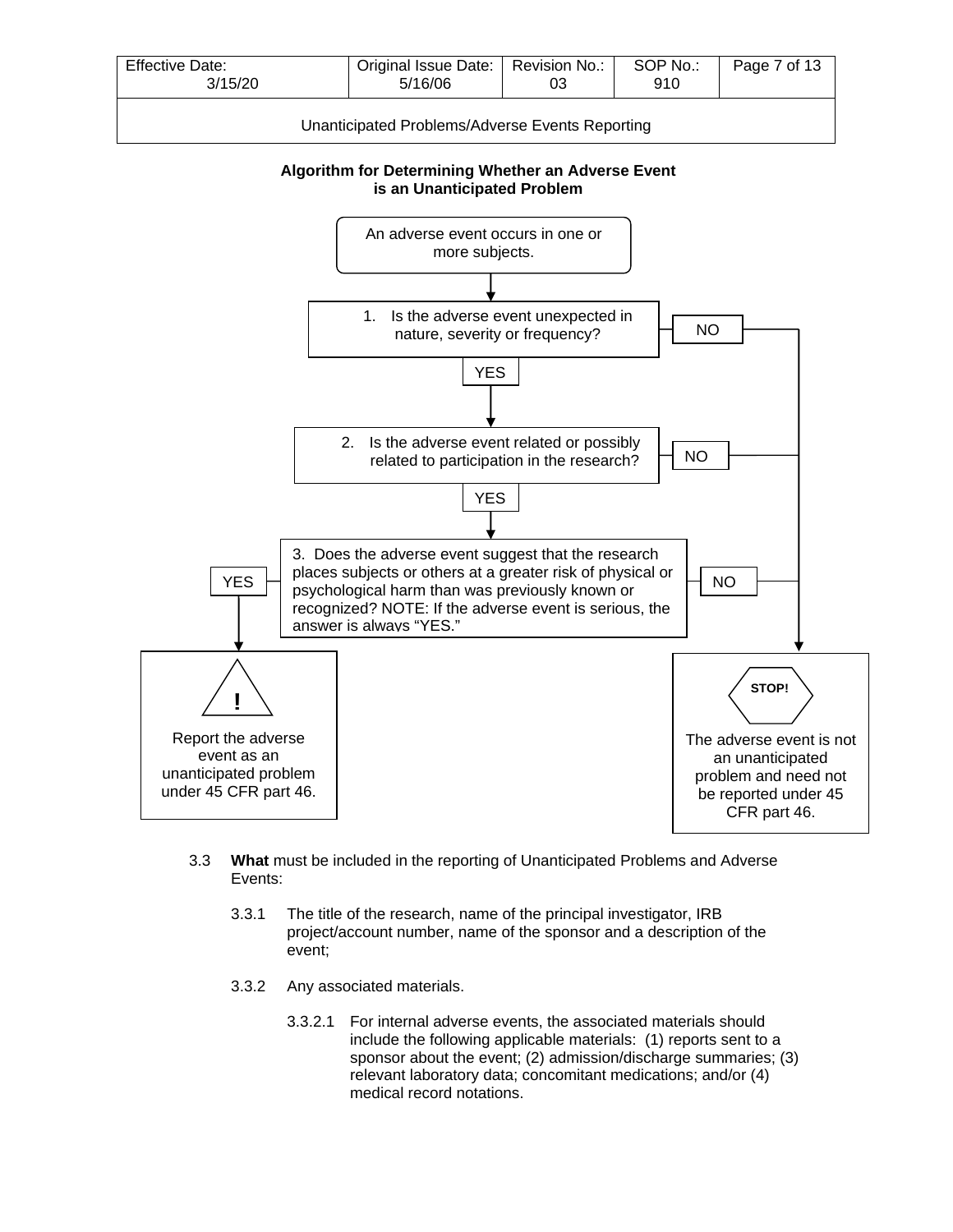| <b>Effective Date:</b> | Original Issue Date: | Revision No.: | SOP No.: | Page 8 of 13 |
|------------------------|----------------------|---------------|----------|--------------|
| 3/15/20                | 5/16/06              | 03            | 910      |              |
|                        |                      |               |          |              |

3.3.2.2 For external adverse events, the associated materials should include the sponsor's safety report form.

### 3.4 **IRB Process for Review and Handling Reported Problems**

- 3.4.1 All reports are submitted to the IRB.
- 3.4.2 Reports are evaluated by an IRB staff member for completeness.
	- 3.4.2.1 If the report is incomplete, it is returned to the investigator with a request for the additional information.
	- 3.4.2.2 The investigator's assessment of external events must be provided or the report is considered to be incomplete and is returned to the investigator.
- 3.4.3 Complete reports are reviewed by the Human Research Protection Program (HRPP) Director, IRB Chair, or designated IRB member with appropriate expertise for initial review (IRB reviewer). The IRB reviewer is provided with the protocol file containing the IRB-approved protocol and consent form.
- 3.4.4 The IRB reviewer is responsible for determining whether the reported problem represents an unanticipated problem involving risks to subjects or others as defined above. The investigator's assessment of the event is reviewed and considered in this determination.
- 3.4.5 If in the judgment of the IRB reviewer the problem is not an unanticipated problem involving risks to subjects or others, the report is documented as such, signed by the reviewer and filed in the IRB study file.
- 3.4.6 If the IRB reviewer is unable to determine if the event represents an unanticipated problem involving risks to subjects or others, the report is referred for review by the IRB at a convened meeting as described below for serious unanticipated problems.
- 3.4.7 If the IRB reviewer determines that the event is an unanticipated problem involving risks to subjects or others, the IRB reviewer is responsible for determining and documenting on the review form whether the event involves more than minimal risk or not.
	- 3.4.7.1 Expedited Process for Reviewing Unanticipated Problems and Adverse Events
		- 3.4.7.1.1 Unanticipated problem reports that are not serious are reviewed by the IRB reviewer. The IRB reviewer may take one or more of the following actions:
			- Accept the report and approve the proposed changes, if any, with no further action required;
			- Require additional information;
			- Require modifications to the protocol and/or consent form;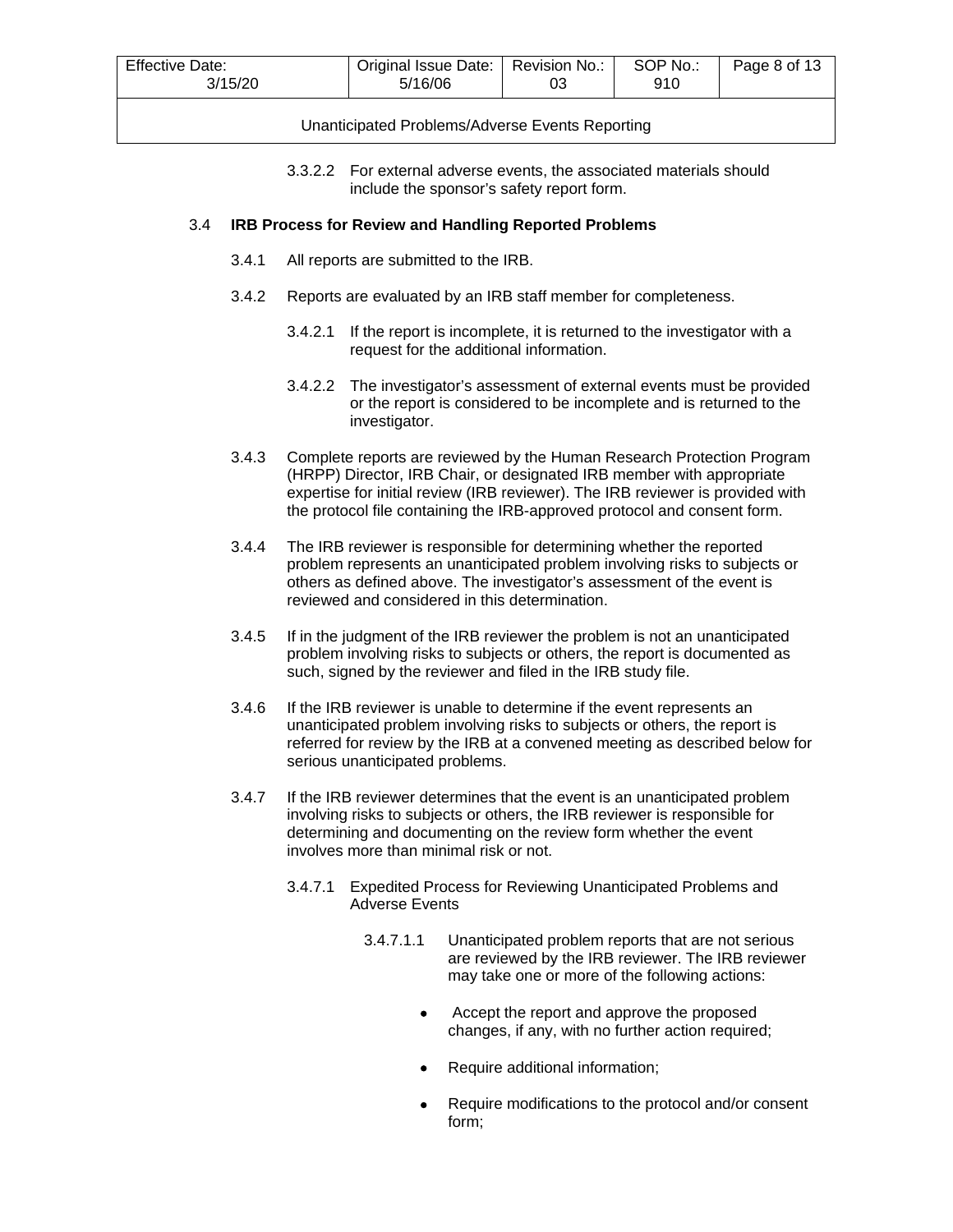| <b>Effective Date:</b><br>3/15/20 |           | Original Issue Date:<br>5/16/06 | Revision No.:<br>03                                                                                                                                                                                                                                                                                                                                                                                                                              | SOP No.:<br>910 | Page 9 of 13 |
|-----------------------------------|-----------|---------------------------------|--------------------------------------------------------------------------------------------------------------------------------------------------------------------------------------------------------------------------------------------------------------------------------------------------------------------------------------------------------------------------------------------------------------------------------------------------|-----------------|--------------|
|                                   |           |                                 | Unanticipated Problems/Adverse Events Reporting                                                                                                                                                                                                                                                                                                                                                                                                  |                 |              |
|                                   |           |                                 |                                                                                                                                                                                                                                                                                                                                                                                                                                                  |                 |              |
|                                   |           |                                 | Require that subjects currently on protocol be<br>notified of the event;                                                                                                                                                                                                                                                                                                                                                                         |                 |              |
|                                   |           | ٠                               | Require that subjects whose participation has ended<br>be notified of the event; or                                                                                                                                                                                                                                                                                                                                                              |                 |              |
|                                   |           | reviewer.                       | Any other actions deemed appropriate by the IRB                                                                                                                                                                                                                                                                                                                                                                                                  |                 |              |
|                                   |           | Non-Compliance".                | 3.4.7.1.2 For a report of an accidental or unintentional deviation<br>to the IRB-approved protocol that involved risks or has<br>the potential to recur, the IRB reviewer also considers if<br>the event represents serious or continuing non-<br>compliance according to the procedure on "Handling of                                                                                                                                          |                 |              |
|                                   | 3.4.7.1.3 | of subjects.                    | For a report of an emergency protocol deviation taken<br>without prior IRB review, the IRB reviewer considers if<br>the changes were consistent with the rights and welfare                                                                                                                                                                                                                                                                      |                 |              |
|                                   | 3.4.7.1.4 | findings and actions.           | The IRB reviewer is responsible for documenting                                                                                                                                                                                                                                                                                                                                                                                                  |                 |              |
|                                   | 3.4.7.1.5 |                                 | The HRPP director is responsible for communicating<br>findings and actions to the Principal Investigator.                                                                                                                                                                                                                                                                                                                                        |                 |              |
| 3.4.7.2                           |           |                                 | Unanticipated problems that involve more than minimal risk are<br>referred for review by the IRB at a convened meeting.                                                                                                                                                                                                                                                                                                                          |                 |              |
|                                   | 3.4.7.2.1 |                                 | If, in the judgment of the IRB reviewer, subjects may be<br>at immediate risk of harm and there is insufficient time<br>to wait for review by the convened IRB, the IRB Chair<br>or HRPP Director is consulted. If the Chair or Director<br>determines that subjects are at immediate risk of harm,<br>the principal investigator will be required to suspend the<br>study according to IRB policy for suspension or<br>termination of research. |                 |              |
|                                   |           |                                 | 3.4.7.2.2 For reports that are sent to the convened IRB for<br>review, the report is added to an IRB meeting agenda<br>and is assigned to a primary reviewer by the IRB staff<br>on the basis of the scientific expertise of the review.                                                                                                                                                                                                         |                 |              |
|                                   | 3.4.7.2.3 |                                 | The primary reviewer and all other board members<br>receive the following information:                                                                                                                                                                                                                                                                                                                                                           |                 |              |
|                                   |           |                                 | The problem report form;                                                                                                                                                                                                                                                                                                                                                                                                                         |                 |              |
|                                   |           |                                 | All supplemental materials attached to the report;                                                                                                                                                                                                                                                                                                                                                                                               |                 |              |

• All tracking logs, if applicable;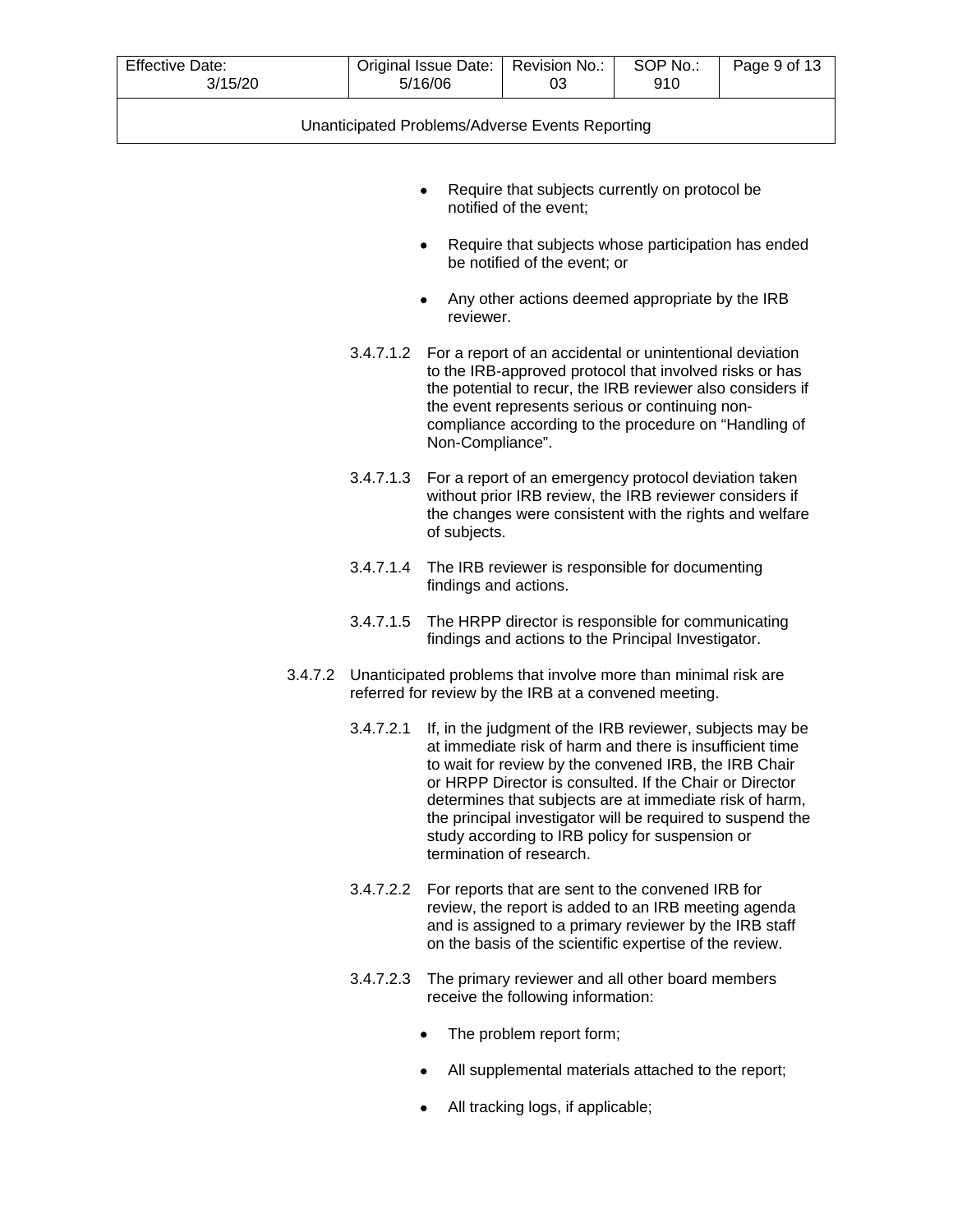| <b>Effective Date:</b><br>3/15/20 | Original Issue Date:<br>5/16/06                 | Revision No.:<br>03                                                                                                                                                                                                                                                                                                              | SOP No.:<br>910 | Page 10 of 13 |
|-----------------------------------|-------------------------------------------------|----------------------------------------------------------------------------------------------------------------------------------------------------------------------------------------------------------------------------------------------------------------------------------------------------------------------------------|-----------------|---------------|
|                                   | Unanticipated Problems/Adverse Events Reporting |                                                                                                                                                                                                                                                                                                                                  |                 |               |
|                                   | ٠                                               | The sponsor adverse event report form, if applicable                                                                                                                                                                                                                                                                             |                 |               |
|                                   | ٠                                               | The DSMB or safety report, if applicable;                                                                                                                                                                                                                                                                                        |                 |               |
|                                   | ٠                                               | A summary of the study;                                                                                                                                                                                                                                                                                                          |                 |               |
|                                   | ٠                                               | Current, IRB-approved informed consent<br>document(s) and revised informed consent<br>document(s); and                                                                                                                                                                                                                           |                 |               |
|                                   |                                                 | Any other relevant materials.                                                                                                                                                                                                                                                                                                    |                 |               |
|                                   | 3.4.7.2.4                                       | The primary reviewer is responsible for an in-depth<br>review of the report of the event and materials provided<br>and completion of the reviewer form for problem<br>reports. All other members are responsible for review<br>of the report of the event and the consent form(s) in<br>sufficient depth to vote at the meeting. |                 |               |
|                                   | 3.4.7.2.5<br>actions:                           | By majority vote of a quorum of the membership<br>present at the convened meeting, the IRB determines if<br>the reported problem represents an unanticipated<br>problem involving risks to subjects or others as defined<br>above and may take one or more of the following                                                      |                 |               |
|                                   |                                                 | Accept the report and approve the proposed<br>changes, if any, with no further action required;                                                                                                                                                                                                                                  |                 |               |
|                                   |                                                 | Require additional information;                                                                                                                                                                                                                                                                                                  |                 |               |
|                                   |                                                 | Require modification to the protocol and/or informed<br>consent document(s) for future subjects;                                                                                                                                                                                                                                 |                 |               |
|                                   | document;                                       | Require notification of current or past subjects by<br>phone, letter or addendum to the informed consent                                                                                                                                                                                                                         |                 |               |
|                                   | ٠                                               | Modify the continuing review schedule;                                                                                                                                                                                                                                                                                           |                 |               |
|                                   | ٠<br>process;                                   | Require monitoring of the research or consent                                                                                                                                                                                                                                                                                    |                 |               |
|                                   | ٠                                               | Request a directed post-approval on-site review by a<br>Compliance officer/post approval monitor.                                                                                                                                                                                                                                |                 |               |
|                                   |                                                 | Suspend or terminate the research according to IRB<br>policy on "Suspension or Termination of IRB<br>Approved Research";                                                                                                                                                                                                         |                 |               |
|                                   |                                                 | Referral to legal counsel, risk management or the<br>institutional official; and/or                                                                                                                                                                                                                                              |                 |               |

• Other appropriate action as determined by the IRB.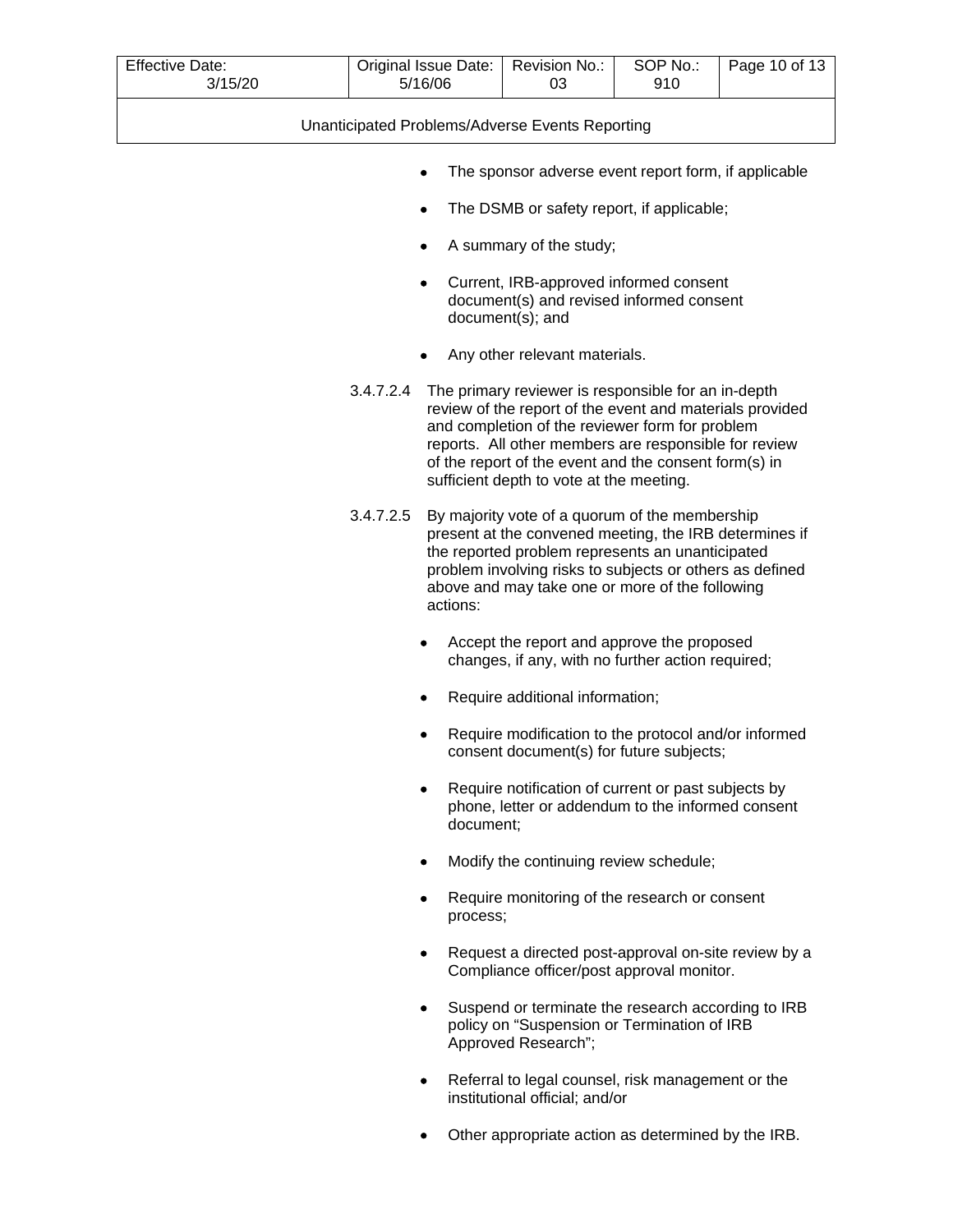| Effective Date:<br>3/15/20 | Original Issue Date:   Revision No.:<br>5/16/06 | 03 | SOP No.:<br>910 | Page 11 of 13 |
|----------------------------|-------------------------------------------------|----|-----------------|---------------|
|                            |                                                 |    |                 |               |

| 3.4.7.2.6 For a report of an accidental or unintentional deviation<br>to the IRB-approved protocol that involved risks or has<br>the potential to recur, the IRB also considers if the |
|----------------------------------------------------------------------------------------------------------------------------------------------------------------------------------------|
| event represents serious or continuing non-compliance<br>according to the procedure on "Handling of Non<br>Compliance".                                                                |

- 3.4.7.2.7 For a report of an emergency protocol deviation taken without prior IRB review, the IRB considers if the changes were consistent with the rights and welfare of subjects and determine if any additional follow-up action is warranted.
- 3.4.7.2.8 The HRPP staff are responsible for recording the findings and actions of the IRB and, when relevant, the discussion of controverted issues and their resolution in the minutes of the meeting.
- 3.4.7.2.9 The HRPP Director is responsible for notifying the principal investigator in writing of the findings and actions of the IRB.
- 3.4.8 The IRB submits a report of the events determined to be unanticipated problems involving risk to subjects or others to appropriate institutional officials and entities accordingly.
- 3.4.9 Investigators may appeal the IRB determinations regarding the report of an unanticipated problem involving risks to subjects or others. In order to appeal an IRB decision, the investigator must submit his/her rationale or that of the sponsor and any supporting information. An appeal must be reviewed by the IRB Panel that made the original decision.

# 3.5 **IRB Process for Handling Reports that Do Not Require Prompt Reporting**

- 3.5.1 Internal events submitted on the *Event Accumulative Tracking Log* at the time of continuing review are reviewed according to the IRB SOP's for Continuing Review.
- 3.5.2 Accidental or unintentional deviations to the IRB-approved protocol that do not involve risks are reviewed by a designated IRB reviewer. The investigator's plan to prevent future occurrences is considered during the review.
	- 3.5.2.1 If the report is incomplete, it is returned to the investigator with a request for the additional information.
	- 3.5.2.2 If the IRB reviewer determines that the deviation involved risks or has the potential to recur, the deviation report is reviewed according to Section 3.2.of this policy.
	- 3.5.2.3 Otherwise, the IRB reviewer stamps the form acknowledging receipt by the IRB office, signs, dates the form and returns a copy of the form to the investigator.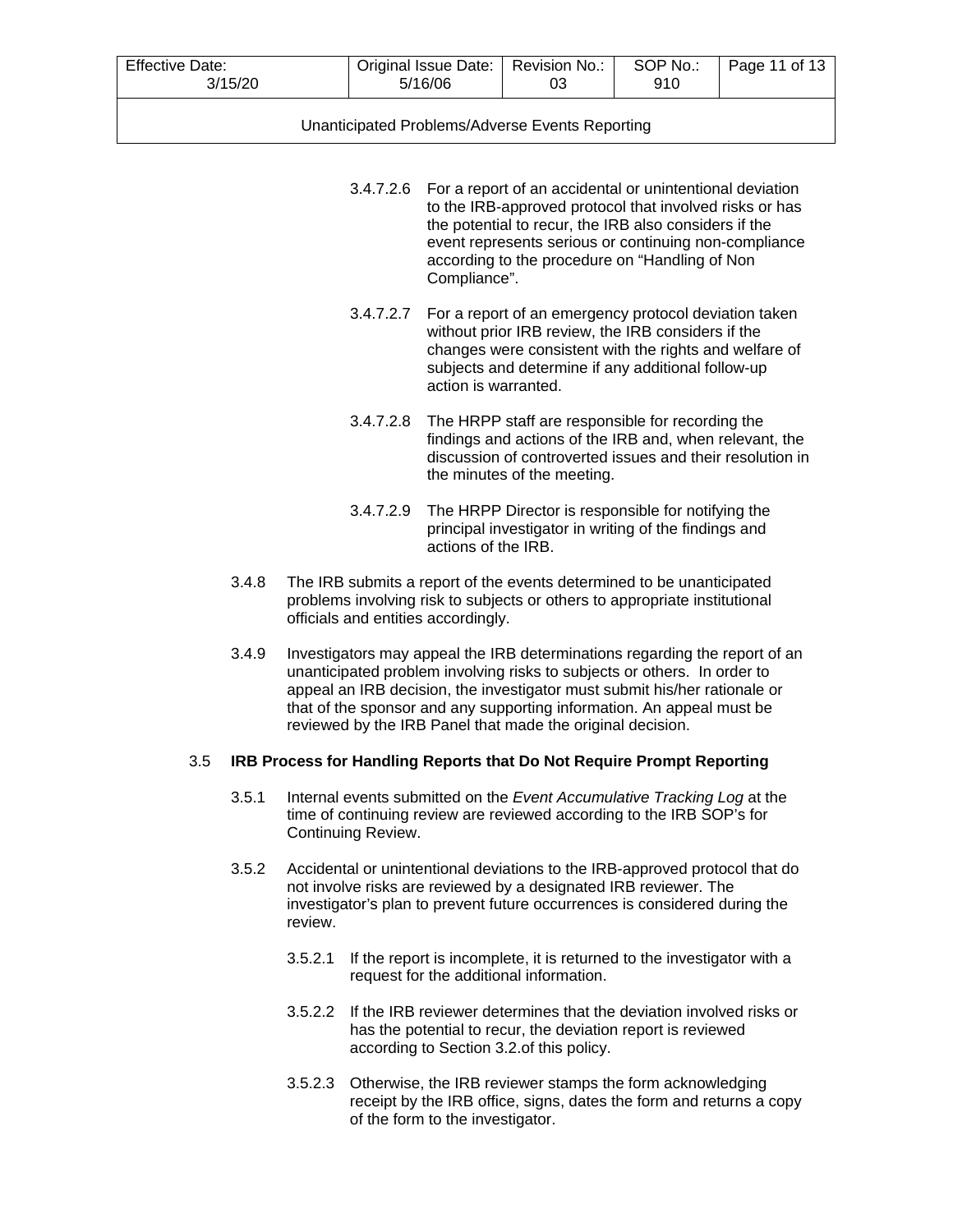| Effective Date:<br>3/15/20                      | Original Issue Date:   Revision No.:<br>5/16/06 | 03 | SOP No.:<br>910 | Page 12 of 13 |  |  |  |
|-------------------------------------------------|-------------------------------------------------|----|-----------------|---------------|--|--|--|
| Unanticipated Problems/Adverse Events Reporting |                                                 |    |                 |               |  |  |  |

- 3.5.3 External events submitted to the IRB reviewed by designated IRB reviewer.
	- 3.5.3.1 If the report is incomplete, it is returned to the investigator with a request for the additional Information.
	- 3.5.3.2 If the investigator indicates that any event meets the definition of a reportable problem, the IRB reviewer contacts the investigator to request that the investigator complete the *Unanticipated Problem Report Form* as required in Section 4.1.of this policy.
	- 3.5.3.3 Otherwise, the IRB reviewer stamps the form acknowledging receipt by the IRB office, signs, dates the form and returns a copy of the form to the investigator

### **4.0 Documentation:**

- 4.1 Research Administration will maintain all records related to the implementation of this policy, electronic communications, and notifications to investigators, funding or regulatory agencies, etc.
- 4.2 Records will be archived for a period of at least three years following the termination or completion of the research activities.

### **5.0 References:**

- 5.1 45 CFR 46.103(b)(5) *Assuring compliance with this policy-research conducted or supported by any Federal Department or Agency*
- 5.2 45 CFR 46.116(b)(5) *General requirements for informed consent*
- 5.3 21 CFR 50.25(b)(5) *Elements of Informed Consent*
- 5.4 21 CFR 56.108(b)(1) *IRB functions and operations*
- 5.5 21 CFR 312.32(a) *Investigational New Drug (IND) Safety Reports - Definitions*
- 5.6 21 CFR 812.150(a)(1) *Investigational Device Exemptions – Reports*
- 5.7 Reporting Incidents to OHRP: Guidance on When and How to File Incident Reports (June 20,2011)
- 5.8 OHRP Guidance on Reviewing and Reporting Unanticipated Problems Involving Risks to Subjects or Others and Adverse Events (January 15, 2007)
- 5.9 FDA Guidance for Clinical Investigators, Sponsors, and IRBs: Adverse Event Reporting to IRBs – Improving Human Subject Protection (January 2009)
- 5.10 Hartford Hospital Policy Manual *Policy for Reportable Events*